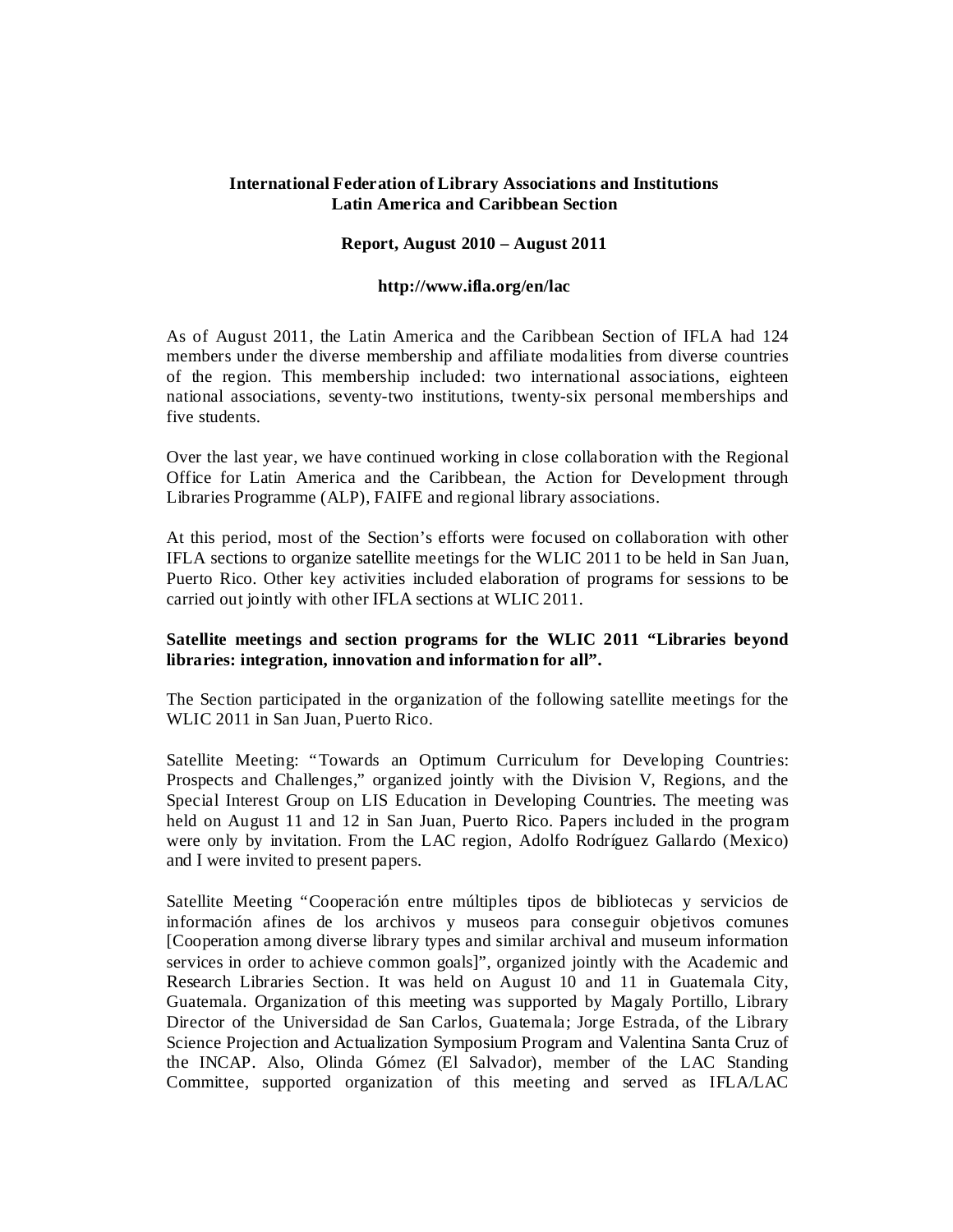representative in it. The program included paper proposals from Central America, which were accepted by the Academic and Research Libraries Section organizers.

Satellite Meeting "Bibliografía e información sobre arte en América Latina y el Caribe: una perspectiva reciente (las artes visuales, incluidas las bellas artes, las artes aplicadas, el diseño y la arquitectura) [Art bibliography and information in Latin America and the Caribbean: a recent perspective (visual arts, including the fine arts, applied arts, design and architecture]", organized jointly with the IFLA Art Libraries Sections and the Art Libraries Section of the Mexican Librarians Association (AMBAC). The meeting was held on August 20 and 21 in Mexico City. Collaborators in the organization of this satellite meeting were Hortensia Lobato Reyes (Mexico), member of the LAC Standing Committee; Jesús Lau, AMBAC President; and Oscar Saavaedra, AMBAC Vice-President. The President of the AMBAC Art Libraries Section, Elsa Barberena, and several AMBAC Executive Board members, including Marisela Castro, Asunción Mendoza and Violeta Barragán, also contributed significantly to the organization and development of this meeting.

Moreover, the IFLA/LAC Section also participated in the organization of the following meetings for the WLIC 2011 in San Juan, Puerto Rico.

IFLA/LAC Section program "Integración, innovación e información para todos en las bibliotecas de América Latina y el Caribe [Integration, innovation and information for all in the Latin American and the Caribbean libraries]". This meeting will be held in the WLIC 2011 on August 15. The call for papers was drafted in English and Spanish and duly disseminated. Thirty-seven proposals were received. They were evaluated by the IFLA/LAC Standing Committee members. Many of them were found to be very meritorious, but because of time constraints for the session, only three were selected.

Program "Rare and special collections depending on history: Latin America and the Caribbean [Las colecciones especiales y raras dependen de la historia: América Latina y el Caribe]", organized jointly with the Rare Books and Manuscripts Section. This event will be held on August 16 in the WLIC 2011. The Section collaborated in drafting the English and Spanish versions of the call for papers and in their dissemination. Twelve proposals were received. These were evaluated by the Rare Books and Manuscripts Section and the IFLA/LAC standing committees. Seven papers were selected for their inclusion in the program.

Program "Educación en Bibliotecología y Ciencias de la Información en América Latina y el Caribe: oportunidades y retos [Library and Information Science Education in Latin America and the Caribbean: opportunities and challenges]," organized jointly with the Special Interest Group on LIS Education in Developing Countries. This conference will take place on August 16 in the WLIC 2011. The Section collaborated in drafting English and Spanish versions of the call for papers and its subsequent dissemination. Twenty-three proposals were received. These were evaluated in the IFLA/LAC Standing Committee jointly with the SIG on Library and Information Science Education in Developing Countries. On this occasion, the LAC Section requested the support of professors from the UNAM LIS undergraduate and graduate programs to carry out the assessment process, and six proposals were selected according to the criteria program for their inclusion in it.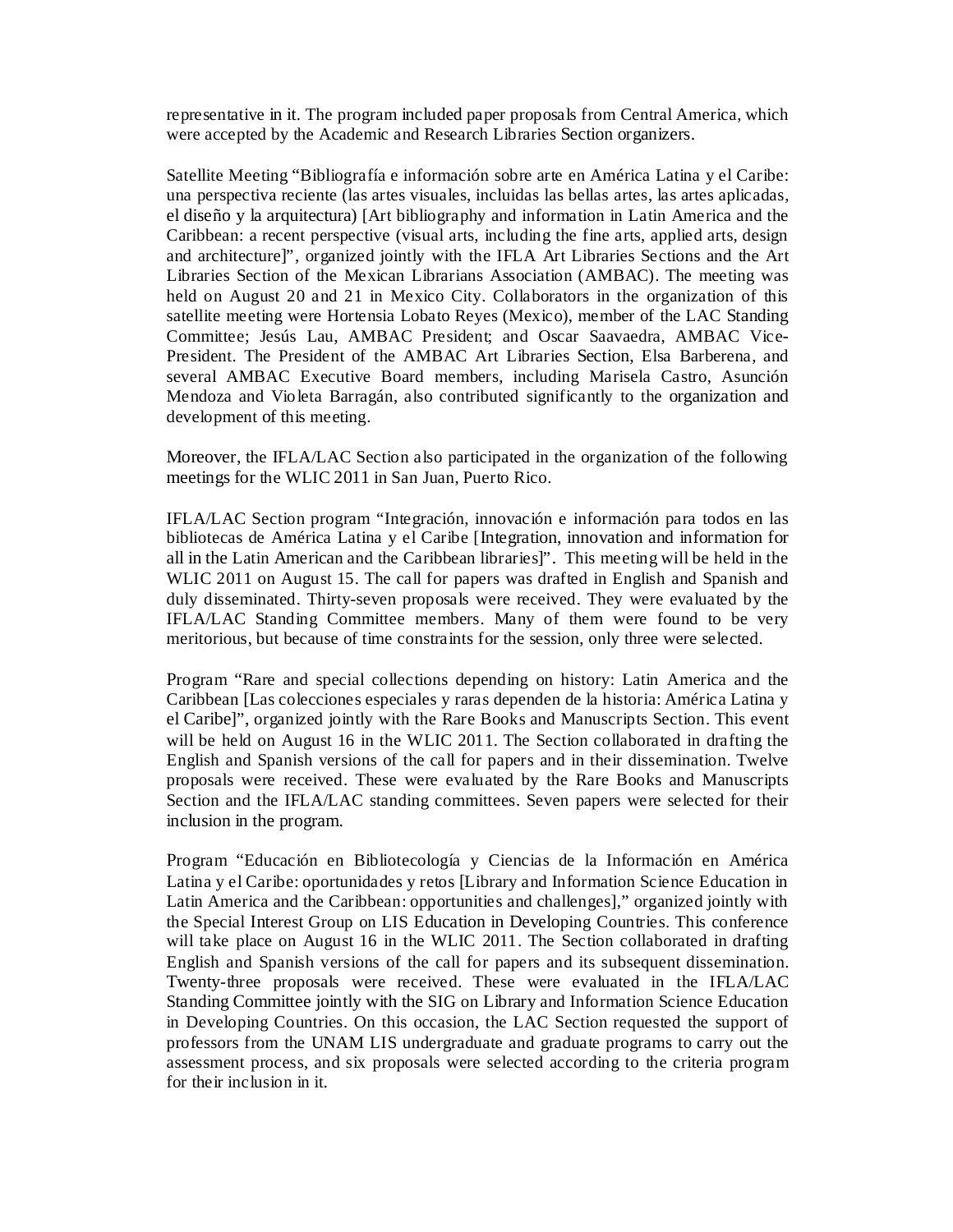#### **Standing Committee Mid-Term Meeting**

The Standing Committee mid-term meeting was held on April 7 and 8, 2001, at the UNAM University Center for Research in Library Science (CIUB) headquarters. The meeting was preceded by the academic colloquium titled "Coloquio Acceso Abierto a la Información en las Bibliotecas Académicas de América Latina y el Caribe [Colloquium on open access to information in Latin American and Caribbean academic libraries]", held on April  $4<sup>th</sup>$ . to  $6<sup>th</sup>$  at the auditorium of UNAM Humanities Coordination. The colloquium included contributions of representatives from diverse Latin American countries. This academic event and the mid-term meeting were organized by IFLA/LAC and sponsored by the UNAM Humanities Coordination, the UNAM General Direction for Libraries, and the University Center for Library Science Research (CUIB). The IFLA President-elect, Ingrid Parent, attended the colloquium and the mid-term meeting. She expressed her pleasure for participating in both events and the opportunity to understand the Latin American and the Caribbean libraries context, as well as for having the opportunity to share time and understanding with the IFLA/LAC Standing Committee members. Moreover, she presented an overview of her plans as IFLA President next term, under the title "Convergence: guaranteeing access and diversity for a shared future". Her plan will integrate libraries as an essential component to guaranteeing the development of the Knowledge Society and promotion of the citizen right to have access to information resources.

#### **Attendance to Conferences**

As IFLA/LAC Section Chair, I was invited to participate in the "Primer coloquio sobre articulación Biblioteca Pública- Biblioteca Escolar [First Colloquium on Public Library-School Library integration]", held in Bogota, Colombia, on May 9 and 10, 2011. This event was organized by BibloRed, la Red Capital de Bibliotecas Públicas de Bogotá, a program launched by the Bogota Mayor Office and the Education Office for the Capital District. In this colloquium I gave the conference titled: "El Papel de la Biblioteca Pública y la Biblioteca Escolar en la Sociedad de la Información [The Role of the Public and School Library in the Information Society]".

The Centro Regional para el Fomento del Libro en América Latinas y el Caribe (CERLAC) [Regional Center for the Book Promotion in Latin America and the Caribbean] sent an invitation to IFLA/LAC Section to participate in the work session "La contribución de las bibliotecas públicas al desarrollo de los países [The contributions of public libraries to the countries development]", to be held from August 31 through September 1 in Colombia. Sigrid Karin Weiss Dutra (Brazil) will represent IFLA/LAC in this event.

## **BSLA Program and ALP Projects**

BSLA Program activities in Peru continued. Peru was selected last year to organize this program, coordinate by the Colegio de Bibliotecólogos del Perú (CBP) [Peruvian College of Librarians], under the leadership of Ana María Talavera, CBP Dean, and Doris Samanez, IFLA/LAC SC member.

The first workshop of the BSLA Program was held from January 27 to 29, 2011, in which CBP Dean, Ana María Talavera, and I served as facilitators. The group attending this workshop was integrated by five CBP Directive Board members, ten participants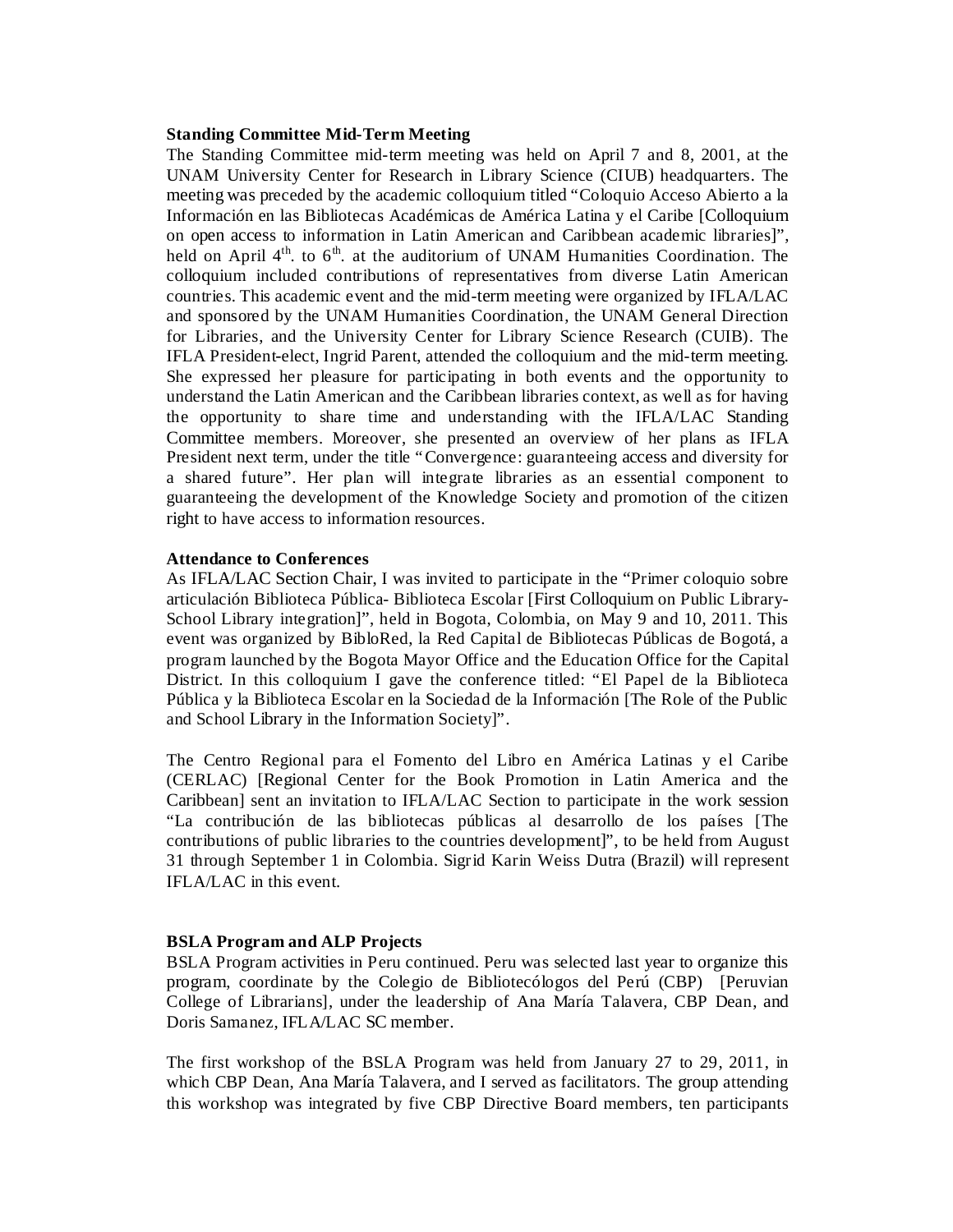from Lima libraries and other four from libraries of diverse Peru provinces. Workshop included the following BSLA modules: a) "Las Asociaciones de Bibliotecarios en la Sociedad" [Library Associations in Society]; b) ¨Construcción de una asociación de Biobliotecarios" [Building a Library Association] y; c) "Desarrollo de Relaciones Estratégicas" [Development of Strategic Relationships].

The second BSLA workshop was held from June 16 to 18, 2011. As in the first one, Ana María Talavera and I served as facilitators. The participants were most of the same that took the first workshop, broken down as follows: four members of the CBP Directive Board, nine representatives from Lima libraries and other four from libraries of Peru provinces.

This workshop continued approaching the BSLA modules, and in this time were included the following: review of the module "Desarrollo de Relaciones Estratégicas [Development of Strategic Relationships]", as well as the module "Bibliotecas en la Agenda [Libraries on the Agenda]". Participants in these modules will now proceed to replicate these workshop in their respective home libraries or work places.

Likewise, the Section began to work in the selection of the second country to develop the BSLA program in 2011-2012. The invitation for bids was duly disseminated to Latin American countries for participating in this project. ALP received proposals from the following six countries: Argentina, Brazil, Mexico, Nicaragua El Salvador, Costa Rica. An inter-American organization also submitted its bid. ALP requested to IFLA/LAC opinion on each bid and they were sent to be analyzed by the ALP Advisory Committee, which selected Argentina as the country to develop the next BSLA Program, through the sponsorship of the Asociación de Bibliotecarios Graduados de Argentina (ABGRA) [Argentina Library Science Graduates Association]. On June 29 and 30, ABGRA Directive Board met with Fiona Bradley of ALP and IFLA/LAC Regional Manager, Elizabet de Carvalho, to outline the objectives and activities for the Argentina Program.

Moreover, jointly with ALP, other BSLA workshop was organized and carried out in Panama, previously to the WLIC 2011. The main objective of this workshop was train the trainers for replicating BSLA workshops in other Latin American countries. Call for participation was drafted and duly disseminated. Twenty-five applications were received from the following countries: Argentina (1), Brazil (1), Bolivia (2), Chile (1), Colombia (1), Costa Rica (5), El Salvador (6), Guatemala (1), Honduras (1) México (3), Nicaragua (2) and Uruguay (1). The selected participants, who had the support of their home countries library associations for replicating in their home countries the workshop were: Iza Antunez Araujo (Brazil), Ana Cecilia Torres (Costa Rica), Ana Yensi Vides (El Salvador), Maria Victoria Flores Gaudel (Guatemala), Nítida Carranza (Honduras), Hortensia Lobato (Mexico), Asunción Mendoza (Mexico) and Darling Valecillo (Nicaragua). The workshop was held from August 10 to 12 in Panama City and enjoyed the support of Octavio Castillo, member of the IFLA/LAC Standing Committee, and the sponsorship of the Panama Librarians Association and the University of Panama Library System. Ana María Talavera and Doris Samanez served as the workshop facilitators, and Elizabet de Carvalho, participated as representative of IFLA/LAC.

Another train-the-trainers workshop for the BSLA program was carried out jointly with ALP for Caribbean participants. The call for applications was duly drafted and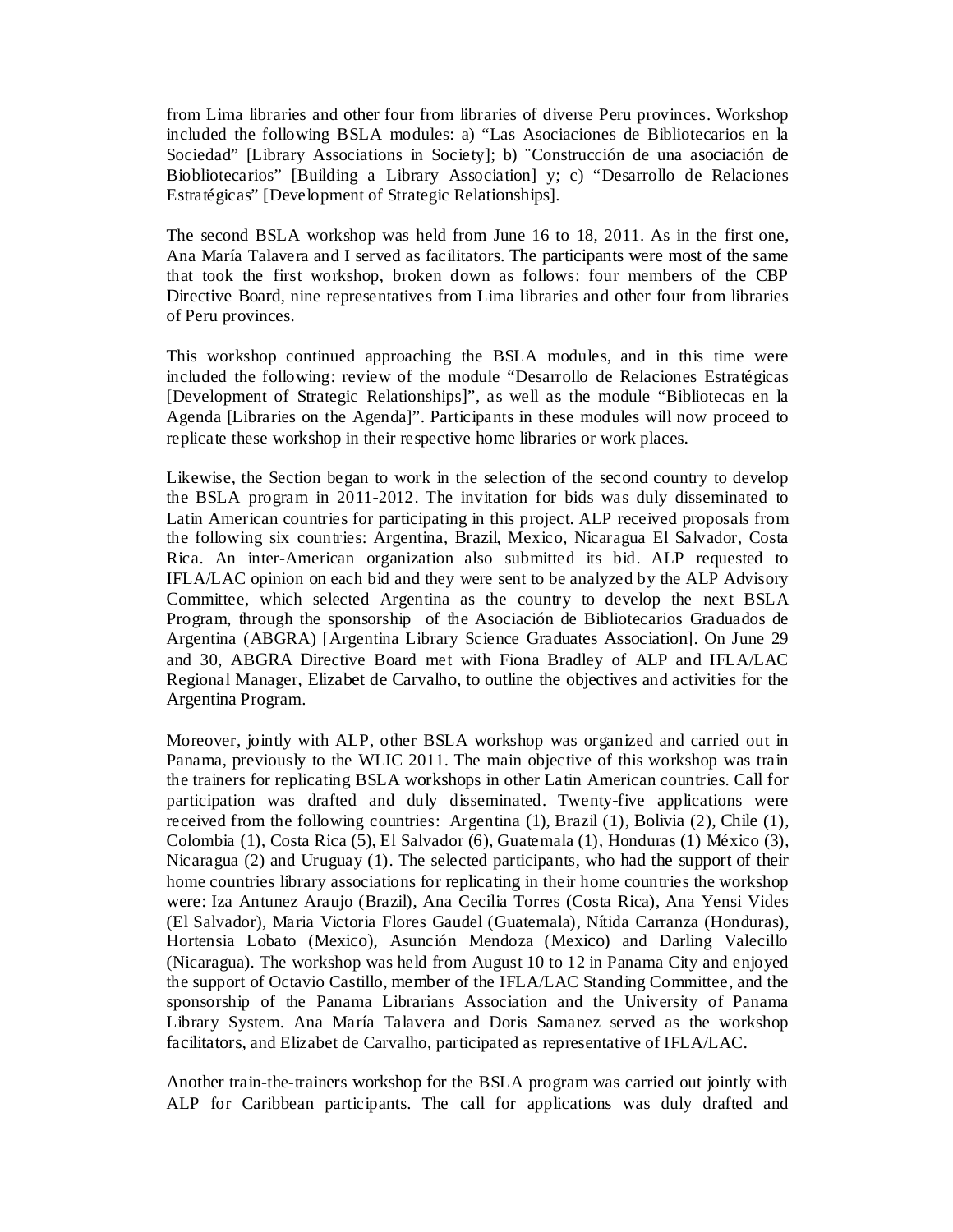disseminated. Held from August 10 to 12 in San Juan de Puerto Rico, in this workshop participated: Hetty London (Guyana), Lianne Leonora (Curazao), Elmelinda Lara (Trinidad and Tobago), Margot Thomas, (St. Lucia), Luisa Vigo-Cepeda (Puerto Rico), Chihfeng Lin (Taiwan), Wanda Cortes (Puerto Rico). The workshop was given in English and was led by John W. Berry and Alice Calabrese.

Regarding other projects under ALP sponsorship, it is important to point out the only project submitted by LAC and approved to be carryied out during 2011 was the "Taller de Formación de Instructores sobre el Manifiesto IFLA/UNESCO sobre Internet [Trainthe trainers Workshop on the IFLA/UNESCO Internet Manifesto]". This project, was submitted by the Uruguay Librarians Association, and it was held in Montevideo, Uruguay on July 28 and 29, 2011. Standing Committee member, Doris Samanez Alzamora, led the workshop. Regarding this type of projects, it is important to point out that call for participation has been open since last May and the closing date will be September 15.

## **FAIFE Activities**

The Section has collaborated with FAIFE in the organization of a Workshop on Transparency and Good Government, whose purpose is to stimulate consciousness regarding the key role that libraries can play in transparency issues and in opposing corruption. This workshop will be held in Buenos Aires, Argentina on September 28, 2011 and it will be titled: "Día del Acceso a la Información" [Access to Information Day]". Former FAIFE Committee Chair, Paul Sturges, will be the workshop facilitator. Ten libraries from Buenos Aires and ten from Argentine provinces will participate in the workshop. Alejandro Santa, Director of the Argentine Library of Congress library and Standing Committee member Ana María Peruchena has been key collaborators in organization of this workshop.

# **Activities with Spanish-Speaking Caucus**

The Section collaborated with the Spanish-Speaking Caucus and FESABID in drafting a report on the situation of professional associations in LAC countries to promote cooperation among them. The Section distributed and applied a survey, whose results were published in the report released on August 14, in the IFLA Spanish-Speaking Caucus meeting. This project also enjoyed the support of the IFLA MLAS Section.

## **Section Budget**

In 2011, the Section was assigned a budget support of 700 $\in$  to help defray costs of administrative activities. A portion amounting to  $\epsilon$ 230 of that budget went to the Instituto de Investigaciones de la Amazonia Peruana [Research Institute on the Peruvian Amazon] which requested funds to publish program and posters for the "II Festival del Libro y la Lectura Verde" [Second Annual Green Reading and Book Fair]", held in Iquitos, Peru from June 20 to 24.

#### **WLIC 2011 Grants**

Twelve grants to support librarians´ participation in the WLIC 2011 were made available to Latin America and the Caribbean Section by the Stichting Foundation. The call for applications was duly drafted and disseminated. Answering the IFLA HQ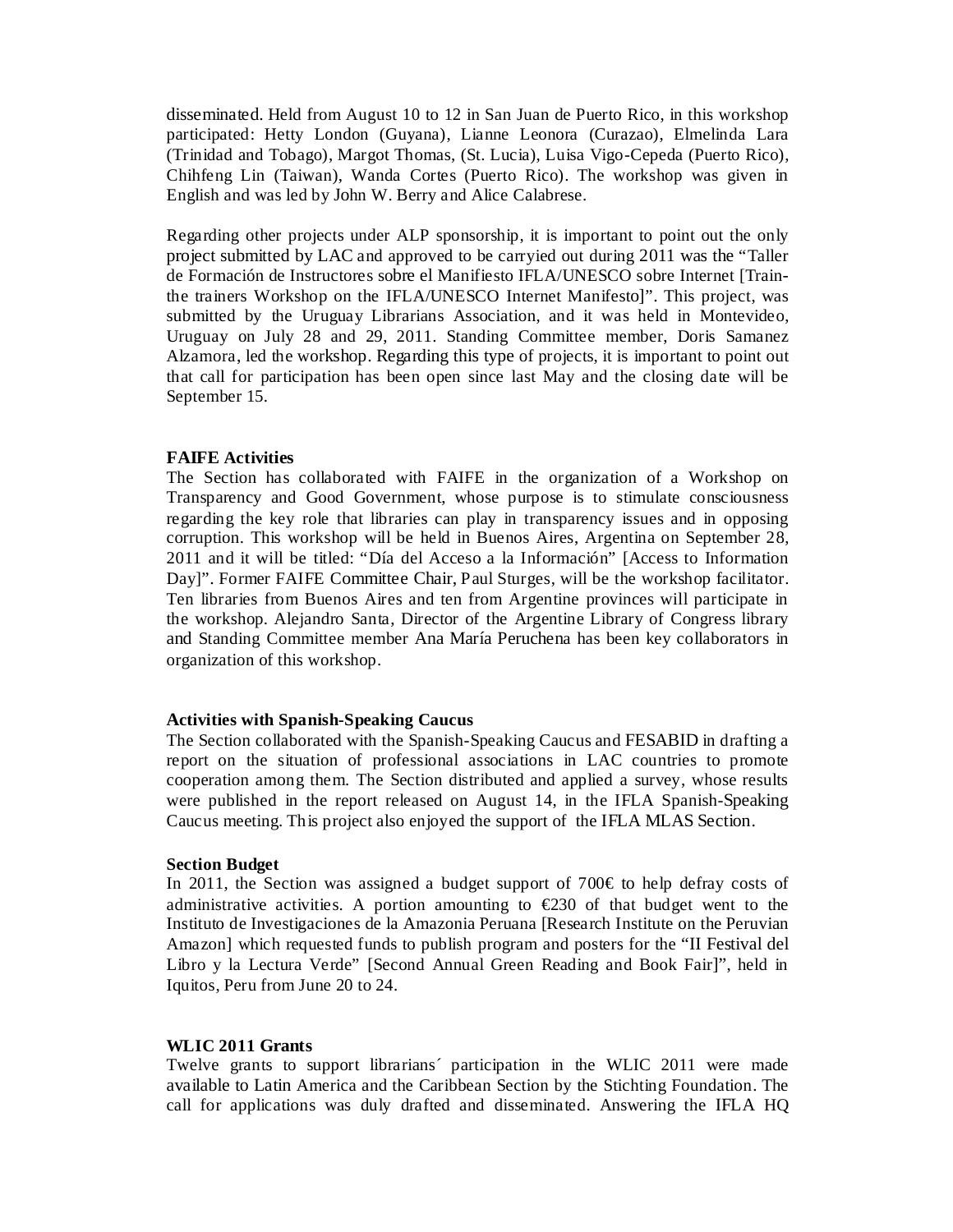request to nominate a people for the evaluation committee for this award, the OR and the IFLA/LAC Secretariat proposed Felipe Martinez for that committee; however, there was not answer to his nomination. As for now, there is no information available regarding the applications or about candidates that were selected.

It is important to point out that in this occasion, only because WL IC is to be held in our region, three grants were awarded to support authors of papers accepted for the section program. However, grants were not extended to the keynote speakers Estela Morales and Felipe Martínez.

# **Diffusion activities**

For the dissemination of the IFLA and LAC section activities, the section have managed 2 mailing lists: IFLA-LAC (open) and IFLA-LAC-SC (standing committee members) and it were created profiles about the section on the social network Facebook http://www.facebook.com/pages/IFLA-LAC/155183447878708 and Flickr, http://www.flickr.com/photos/iflalac/

# **Regional Office**

Due to Elizabet Ramos de Carvalho retiring after twenty years as the head of the OR, IFLA issued a call to institutions from Latin American and the Caribbean for a replacement, but no candidate stepped forward. At the Standing Committee mid-term meeting, held on April, this matter was approached. It was proposed the University Center for Library Science Research (CUIB) of UNAM would formally request to serve as sponsor of the OR, alluding to its history of collaboration with IFLA/LAC and leadership position in the region. CUIB accepted and suggested that person to head the Regional Office would be named at a later date, after the IFLA acceptation of the CIUB request. Because the OR would be stationed in Mexico, the Standing Committee also approved the recommendation that the incoming Section President were from a country other than Mexico. Likewise, due to the OR change, CUIB was asked to support the elaboration and printing of the January-July 2011 IFLA/LAC Newsletter. Jaime Ríos, CUIB Director and member of the Standing Committee, took charge of drafting and publishing the Newsletter.

# **Elections**

Several elections to fill diverse IFLA positions were held during this period. Candidates for the Presidency included: Sinikka Sipilä (Finland) and Jesús Laú (Mexico). Even though the Section supported Jesus Lau, Sinikka Sipilä was elected President. Likewise, elections for Division Chairs were held with the following results: Division 1, Lynne Rudasill; Division 2, vacant; Division 3, Tone Moseid; Division 4, Anna-Maria Tammaro; and Division 5, Felipe Martínez. Moreover, Anne Okerson was elected President of the Professional Committee. These colleagues will now become members of the IFLA Board of Governors for 2011-2013. Regarding elections of members for the IFLA Governing Board, fifteen candidatures run for this election, of which ten were elected. Their names can be consulted on the IFLA web site.

With regard to the IFLA/LAC Standing Committee election, terms of twelve members of the SC were to conclude in 2011. As such, IFLA HQ issued a call for candidates to fill these vacancies. Fifteen persons advanced their candidacies and ballots were duly distributed to associations and institutions members of the Section. Interestingly, for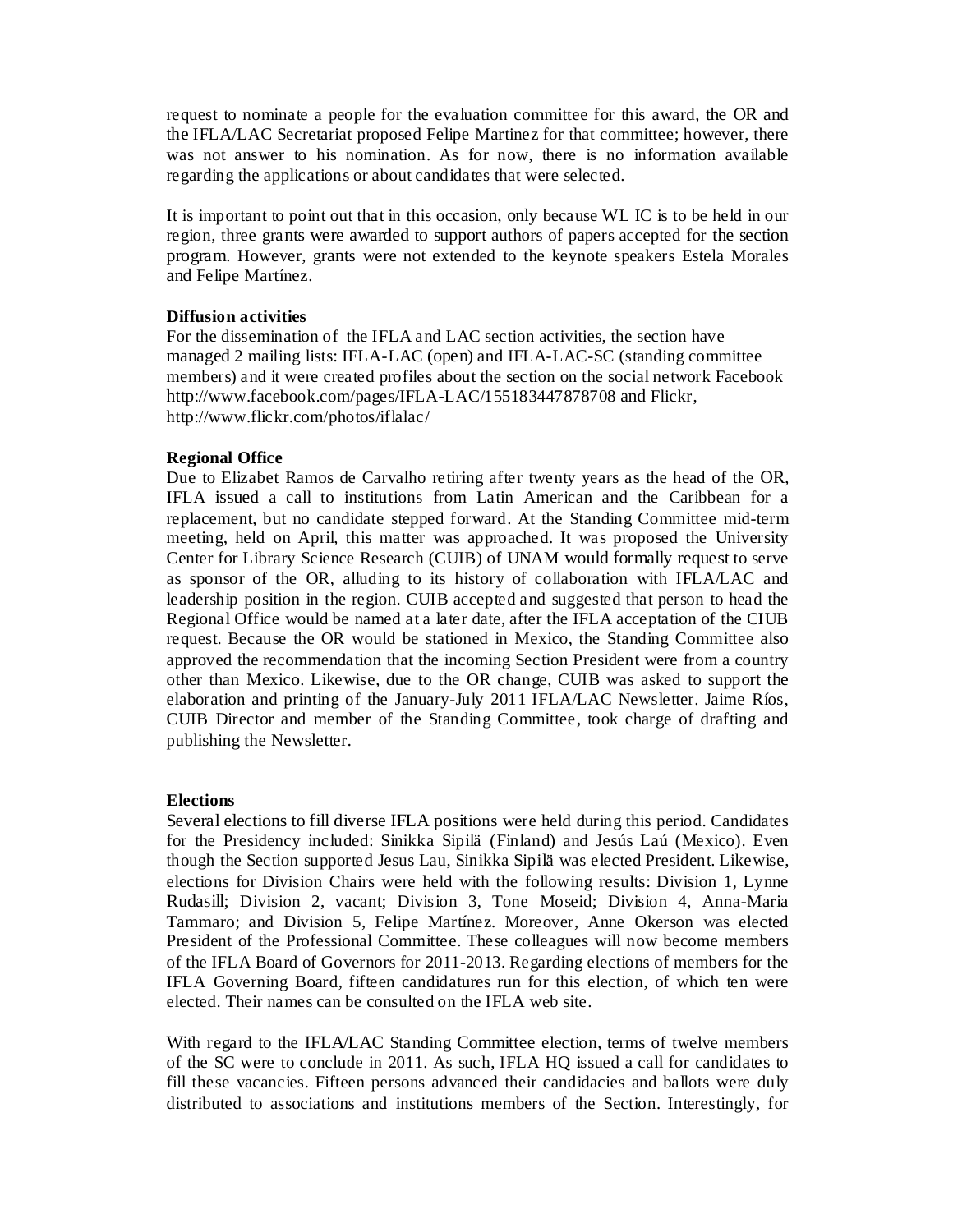first time in the Section history, there were more candidates than vacancies for the Standing Committee.

The candidates running for this election were: Simone Bastos Vieira, Brazil; Adriana Cybele Ferrari, Brazil; Elmelinda Lara, Trinidad and Tobago; Jesus Lau, Mexico; Barbara Lazo Rodriguez, Cuba; Belén Martínez González, España; Silvia Prada Forero, Colombia; Jaime Ríos Ortega, México; Marcia Rosetto, Brazil; Sueli Mara Suenes Pinto Ferreira, Brazil; Ruth Helena Vallejo, Colombia; Olinda Estela Gomez Moran, El Salvador; Angela Maria Monteiro Bettencourt, Brazil; Victor Aguirre Negro, Uruguay; Emilce Noemi Sena Correa, Paraguay. The candidates eliminated by vote were: Simone Bastos Vieira, Brazil; Marcia Rosetto, Brazil and Adriana Cybele Ferrari, Brazil.

The twelve members elected and the eight whose terms expire in 2015 shall serve on the IFLA/LAC Standing Committee, which now has been integrated by the following members:

Silvia Cecilia Anselmi (Argentina) Ana María Peruchena Zimmermann (Argentina) Angela Maria Monteiro Bettencourt (Brazil) Sueli Mara Soares Pinto Ferreira (Brazil) Sigrid Karin Weiss Dutra (Brazil) Silvia Prada Forero (Colombia) Ruth Helena Vallejo (Colombia) Margarita Bellas Vilariño (Cuba) Bárbara Lazo Rodríguez (Cuba) Olinda Estela Gómez Moran (El Salvador) Araceli García Martin (Spain) Belén Martínez González (Spain) Jesus Lau (Mexico) Hortensia Lobato Reyes (Mexico) Filiberto Felipe Martínez-Arellano (Mexico) Jaime Ríos Ortega (Mexico) Doris Ivon Samanez Alzamora (Peru) Emilce Noemi Sena Correa (Paraguay) Elmelinda Lara (Trinidad and Tobago) Victor Aguirre Negro (Uruguay)

In addition to these members, five corresponding members need to be elected by the SC to be included in the SC.

Likewise, according with IFLA statutes and rules of procedure, the twenty members of the Standing Committee were called for nominating candidates to fill the President and Secretary of IFLA/LAC for the period 2011-2013. After closing the nomination period, Sigrid Karin Weiss Dutra (Brazil) and Jaime Ríos Ortega (Mexico) received twelve nominations for President and Secretary, respectively. Since no other candidates came forward, the nominees were duly invested in the annual meeting of the Standing Committee, held in San Juan, Puerto Rico.